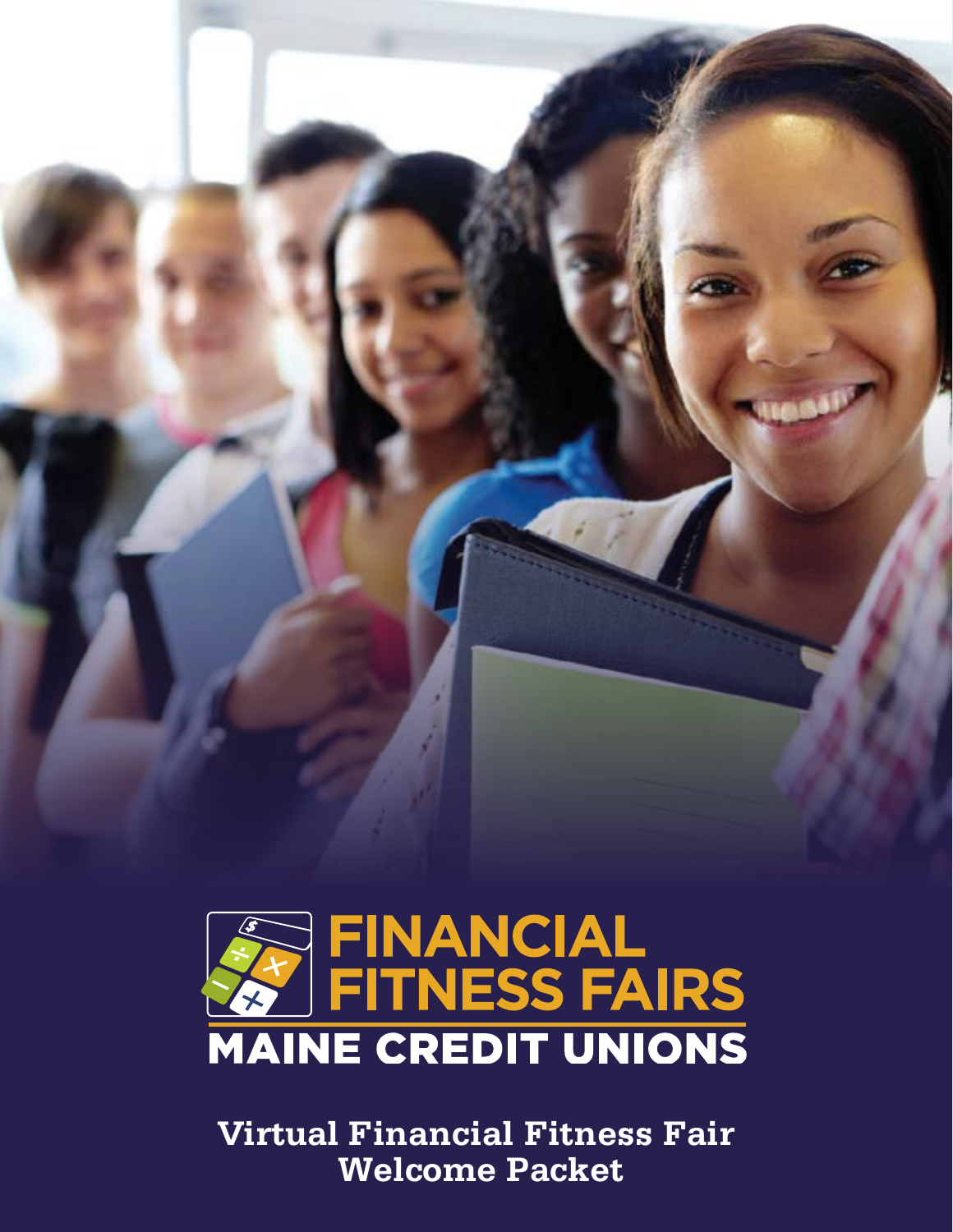

## **What Is a Financial Fitness Fair?**

Created in 2004, the Maine Credit Unions' Financial Fitness Fair is a budget simulation event that targets high school juniors and seniors, and is similar to the game of "Life." Participating students are given a career and monthly income, and then have to visit booths associated with various expenses that the average adult is faced with each month.

Working with their assigned monthly income, students will be faced with paying for their transportation, housing, student loans, food, their cell phone, and more. For every expense they need to make, they have the choice of what they pay for. For example, when faced with paying for transportation, students will be able to choose between a number of different options—each with its own price point. Students could choose to pay for the expensive full-sized truck or sports car, or they could choose to go with the cheaper used compact car. Maybe to save even more money, they choose to take public transportation and ride the bus to work every day.

The students can make whatever choice they want, but it's important for them to remember that their monthly income does have its limits. After filling out a monthly budget sheet at the end of the fair, the goal for the students is to pay for all of their monthly expenses without spending more than they earn each month.

**"Thank you to the credit unions for organizing these fairs. My students not only enjoyed participating, but learned a lot!"**

**Business Teacher** Bonny Eagle High School **"Thanks for the chance to see how important it is to follow a budget and balance my finances. This was really eye-opening."**

**Senior, Age 17** Yarmouth High School